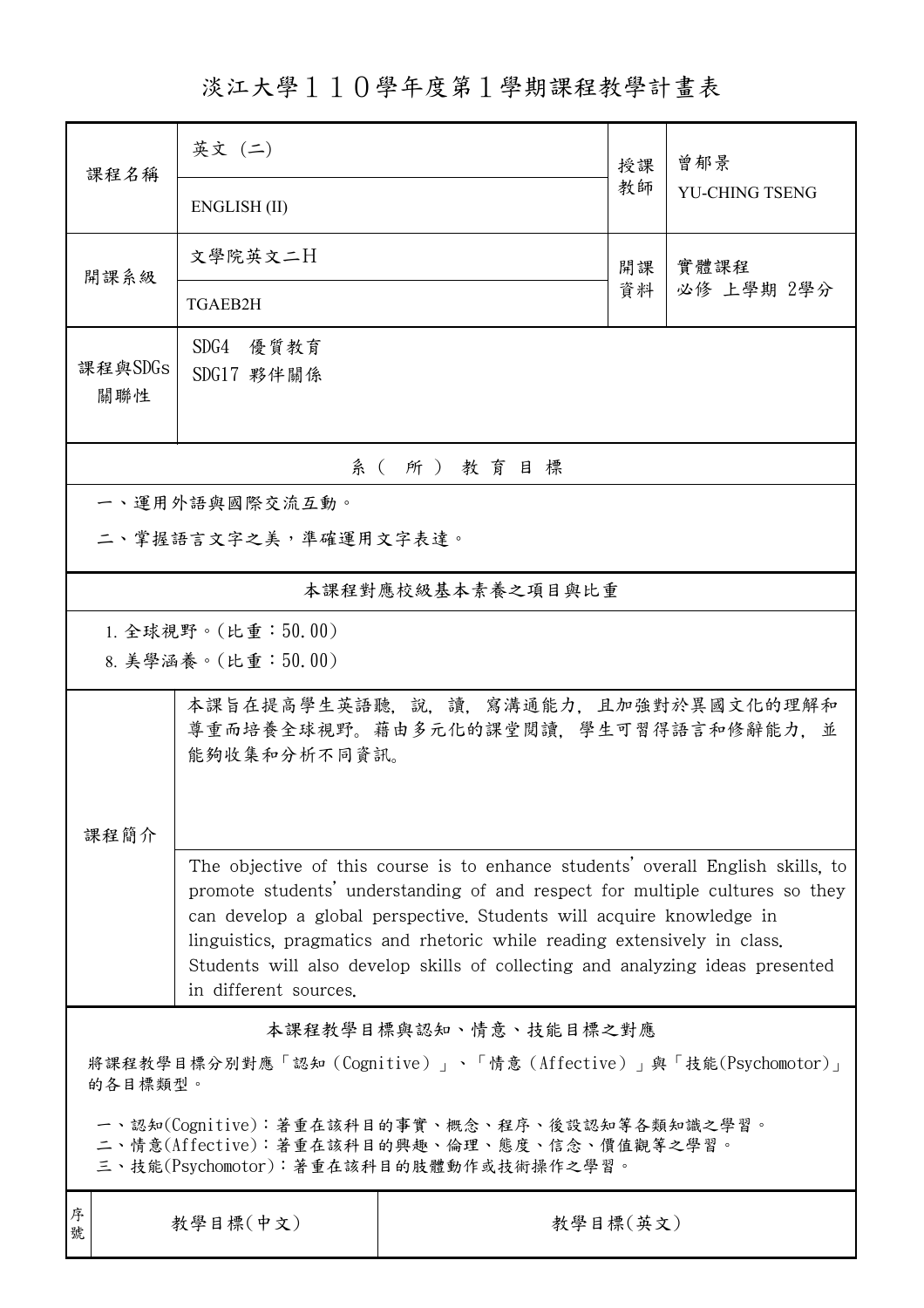| $\mathbf{1}$   | 運用英語自我介紹、對話, 提出問<br>題或說出感想。                                                 |                                       |            | To help students use English to introduce<br>themselves, carry out a conversation, raise questions, |                      |  |  |  |
|----------------|-----------------------------------------------------------------------------|---------------------------------------|------------|-----------------------------------------------------------------------------------------------------|----------------------|--|--|--|
| $\overline{2}$ | 書寫文法正確的英文句子。                                                                |                                       |            | or express opinions.<br>To teach how to write grammatically correct                                 |                      |  |  |  |
| $\overline{3}$ | 字。                                                                          | 理解英文文章的大意、組織與用                        |            | sentences in English.<br>To help students understand the main idea,                                 |                      |  |  |  |
|                | organization, and diction of English texts.<br>教學目標之目標類型、核心能力、基本素養教學方法與評量方式 |                                       |            |                                                                                                     |                      |  |  |  |
| 序號             | 目標類型                                                                        | 院、系 $(\text{m})$<br>核心能力              | 校級<br>基本素養 | 教學方法                                                                                                | 評量方式                 |  |  |  |
| 1              | 認知                                                                          |                                       | 18         | 講述、討論                                                                                               | 測驗、作業、討論(含<br>課堂、線上) |  |  |  |
| 2              | 認知                                                                          |                                       | 18         | 講述、討論                                                                                               | 測驗、作業、討論(含<br>課堂、線上) |  |  |  |
| 3              | 認知                                                                          |                                       | 18         | 講述、討論                                                                                               | 測驗、作業、討論(含<br>課堂、線上) |  |  |  |
|                | 授課進度表                                                                       |                                       |            |                                                                                                     |                      |  |  |  |
| 週次             | 日期起訖                                                                        | 內 容 (Subject/Topics)                  |            |                                                                                                     | 備註                   |  |  |  |
| $\mathbf{1}$   | $110/09/22$ ~<br>110/09/28                                                  | Orientation                           |            |                                                                                                     |                      |  |  |  |
| $\overline{c}$ | $110/09/29$ ~<br>110/10/05                                                  | Chapter 1                             |            |                                                                                                     |                      |  |  |  |
| 3              | $110/10/06$ ~<br>110/10/12                                                  | Cont. (can be done inclass or online) |            |                                                                                                     |                      |  |  |  |
| 4              | $110/10/13$ ~<br>110/10/19                                                  | Review+Quiz                           |            |                                                                                                     |                      |  |  |  |
| 5              | $110/10/20$ ~<br>110/10/26                                                  | Chapter 2                             |            |                                                                                                     |                      |  |  |  |
| 6              | $110/10/27$ ~<br>110/11/02                                                  | Cont. (can be done inclass or online) |            |                                                                                                     |                      |  |  |  |
| 7              | $110/11/03$ ~<br>110/11/09                                                  | Review+Quiz                           |            |                                                                                                     |                      |  |  |  |
| 8              | $110/11/10$ ~<br>110/11/16                                                  | Midterm Preview                       |            |                                                                                                     |                      |  |  |  |
| 9              | $110/11/17$ ~<br>110/11/23                                                  | 期中考試週                                 |            |                                                                                                     |                      |  |  |  |
| 10             | $110/11/24$ ~<br>110/11/30                                                  | Film                                  |            |                                                                                                     |                      |  |  |  |
| 11             | $110/12/01$ ~<br>110/12/07                                                  | Chapter 3                             |            |                                                                                                     |                      |  |  |  |
| 12             | $110/12/08$ ~<br>110/12/14                                                  | Cont. (can be done inclass or online) |            |                                                                                                     |                      |  |  |  |
| 13             | $110/12/15$ ~<br>110/12/21                                                  | Review+Quiz                           |            |                                                                                                     |                      |  |  |  |
| 14             | $110/12/22$ ~<br>110/12/28                                                  | Chapter 4                             |            |                                                                                                     |                      |  |  |  |
| 15             | $110/12/29$ ~<br>111/01/04                                                  | Cont. (can be done inclass or online) |            |                                                                                                     |                      |  |  |  |